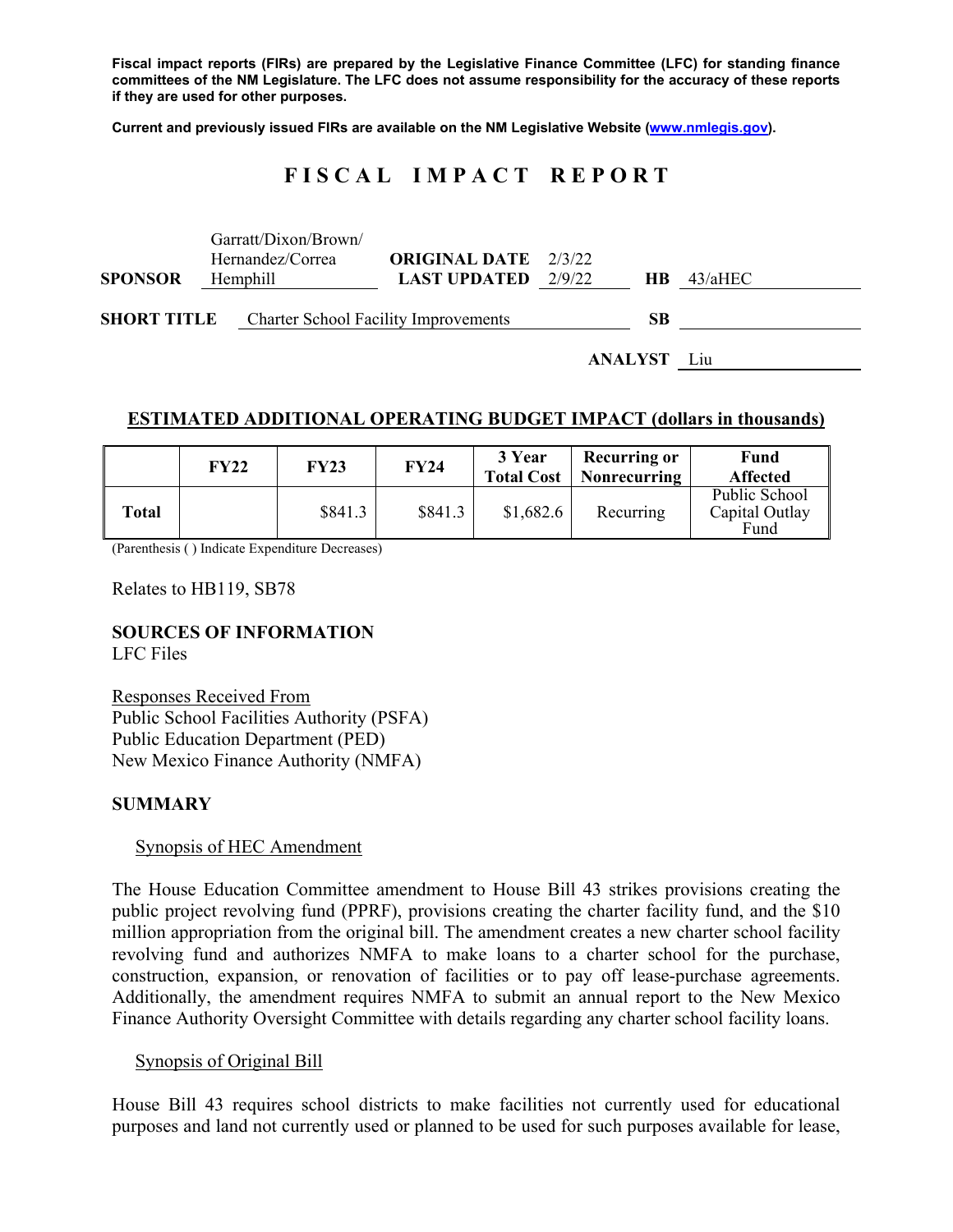lease purchase, or purchase by charter schools. The bill requires districts to notify charters of such availability and tasks PSFA with ensuring the notifications occur. The bill also expands the facilities eligible for the Public School Capital Outlay Council's (PSCOC) lease assistance program beyond classroom facilities. The bill further amends the Public School Capital Outlay Act to create a charter facility fund, which will be distributed by PSCOC to pay off leasepurchase agreements. In addition, the bill amends sections of the Public School Capital Improvements Act (commonly referred to as SB-9) and the Public School Building Act (commonly referred to as HB-33) to establish a process for charter schools to be included in school district resolutions under these acts.

The bill appropriates \$10 million from the public school capital outlay fund (PSCOF) to the public project revolving fund (PPRF) to provide loans to charter schools to fund school facilities (including purchase, construction, renovation, and paying off lease-purchase agreements. NMFA must develop rules and policies regarding the distribution of these funds, including ensuring lease-purchase agreements are in compliance with the Public School Lease Purchase Act, ensuring the recipient school's charter has been renewed at least once, and reviewing the school's last two audits. There is no effective date of this bill. It is assumed the effective date is 90 days after adjournment of the Legislature.

# **FISCAL IMPLICATIONS**

*Public School Capital Outlay Fund.* The HEC amendment strikes the \$10 million appropriation from PSCOF from the original bill. Given significant balances projected for PSCOF, the sponsor may want to consider reinstating the PSCOF appropriation but directing appropriations to the newly-created charter school facility revolving fund instead.

PSCOF is the source of funding for the standards-based and systems-based capital outlay programs for public schools statewide, as well as for the state match for the SB-9 program, lease assistance program, facility security program, master plan assistance program, and other programs. Revenues to the fund are derived from supplemental severance tax bonds (SSTB) and allocations from the fund are authorized by PSCOC.

Significant growth in SSTB capacity and fewer construction awards from PSCOC have contributed to growth in the balance of PSCOF. As of January 10, 2022, PSFA reports uncommitted balances in the fund for FY22 will reach \$395.6 million, which the council anticipates will further increase to \$795.4 million by FY26. This estimated balance is attributable to projected SSTB capacity as of December 12, 2021, showing \$267.1 million available for new PSCOC awards, and fewer anticipated expenditures from current construction projects.

*Charter School Lease Assistance.* Provisions of this bill change the calculation of lease assistance for charter schools by basing the formula on the total square footage of the facility rather than the eligible classroom and administrative net square footage. PSFA notes this change could increase distributions from PSCOF for lease assistance by \$841.3 thousand annually. According to PSFA, using the term "facilities" as opposed to the more narrow terms of "classroom facilities" or "classroom space" results in eligibility of 100 percent of the charter school facility gross square footage, and therefore 100 percent of the eligible lease amount. State funding for charter school lease assistance typically only covers 69.4 percent of the total annual lease amounts statewide, resulting in 30.6 percent of the costs covered by charter schools.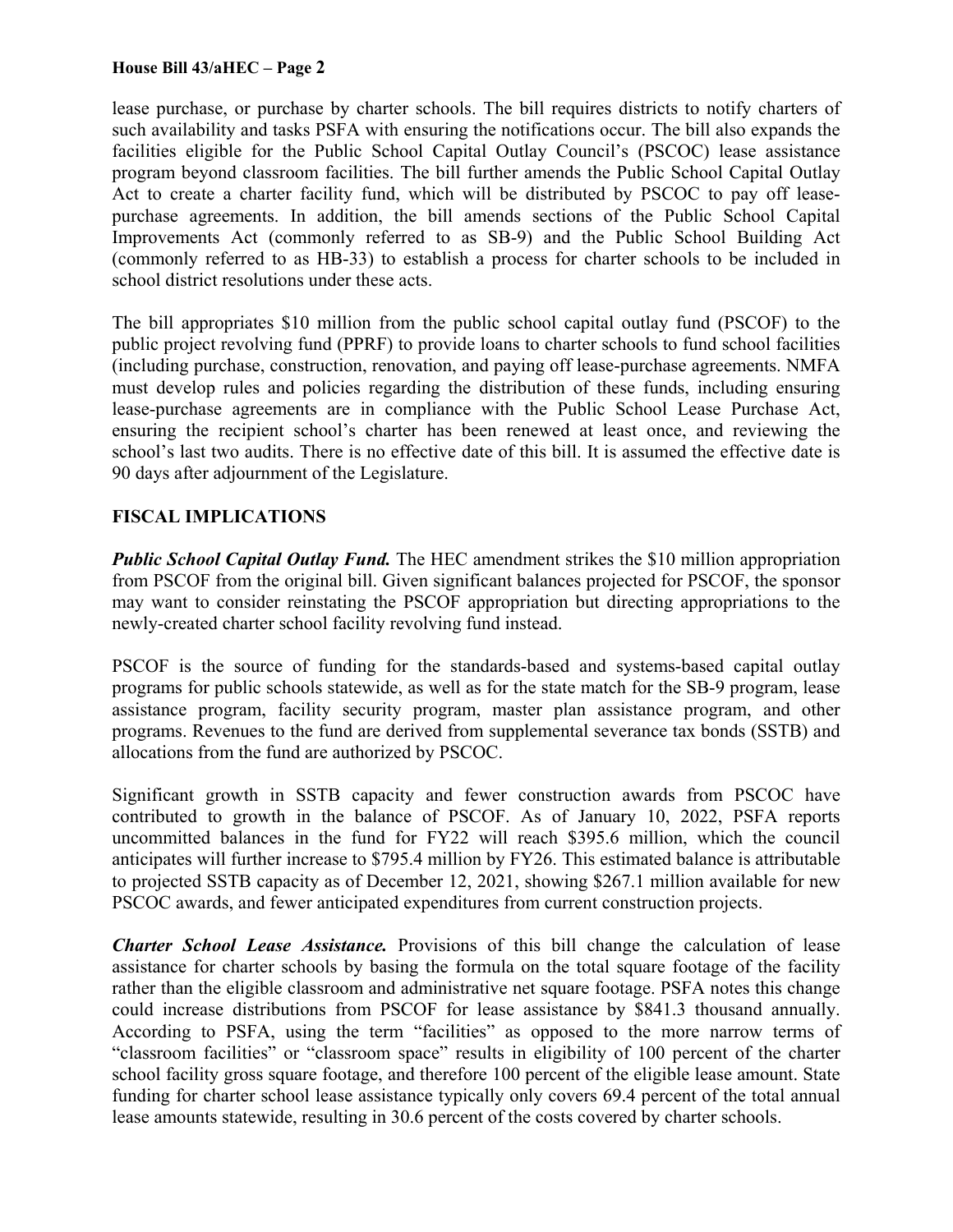Lease assistance awards are based on the lesser of two calculations: prior-year student membership (MEM) times a per-MEM rate, or actual reimbursement of the lease based on eligible net square footage (NSF), calculated as classroom square footage plus administrative square footage. According to PSFA, the proposed change will result in approximately 80 percent of charter schools being granted lease assistance awards based on MEM, as opposed to the 64 percent awarded based on MEM in FY22. In total, the amount of funds awarded will increase. A PSFA analysis of lease assistance awards indicates the total award amount would have increased by approximately \$841.3 thousand if the proposed change had been implemented in FY22. Approximately 30 percent of the awards would increase in funding. The percentage of total lease amount funded by the program remains relatively consistent, at approximately 67 percent.

| <b>Lease Assistance Analysis</b>               |                                               |                                            |           |                   |  |  |  |  |
|------------------------------------------------|-----------------------------------------------|--------------------------------------------|-----------|-------------------|--|--|--|--|
|                                                | <b>FY22 Lease</b><br><b>Assistance Awards</b> | <b>HB43 Change to</b><br>"Facilities" Term |           | <b>Difference</b> |  |  |  |  |
| Total                                          | \$17,689,559                                  | \$18,718,253                               | \$841,318 | 105%              |  |  |  |  |
| Number of Awards                               | 66                                            | 83                                         | $+17$     |                   |  |  |  |  |
| based on MEM                                   | 64%                                           | 80%                                        | 125%      |                   |  |  |  |  |
| Number of Awards <b>based on</b>               | 36                                            | 19                                         | $-17$     |                   |  |  |  |  |
| <b>Eligible NSF of Lease</b>                   | 36%                                           | 20%                                        | 55%       |                   |  |  |  |  |
| Percent of<br><b>Total Lease Amount Funded</b> | 69.4%                                         | 67.3%                                      | 2.1%      |                   |  |  |  |  |

The bill proposes to pay off of lease purchase agreements (LPAs) from the new charter school facility revolving fund administered by NMFA. In FY22, 30 charter schools sought lease assistance using a PED approved LPA. Pay off costs for each LPA range between \$5 million to \$20 million.

# **SIGNIFICANT ISSUES**

New Mexico statutes allow charter schools to operate for five years (six years for the initial term) before the charter must be reviewed for renewal or denial. Chartering authorities and charter schools may also renew the charter for a period of less than five years. Provisions of this bill require a charter school to have at least one charter renewal to apply for a loan. Otherwise, the state is at risk of providing loans for a facility to a school that may not operate beyond the life of the loan.

When a charter school is closed, the assets of the school are distributed first to satisfy outstanding payroll obligations for employees of the school, then to creditors of the school and then to the state treasury to the credit of the current school fund. If the assets of the school are insufficient to pay all parties to whom the schools owes compensation, the prioritization of the distribution of assets may be determined by decree of a court of law. Upon termination of the charter, all assets of a locally chartered charter school revert to the local school board and all assets of a state-chartered charter school revert to the state, except that, if all or any portion of a state-chartered charter school facility is financed with the proceeds of general obligation bonds issued by a local school board, the facility reverts to the local school board.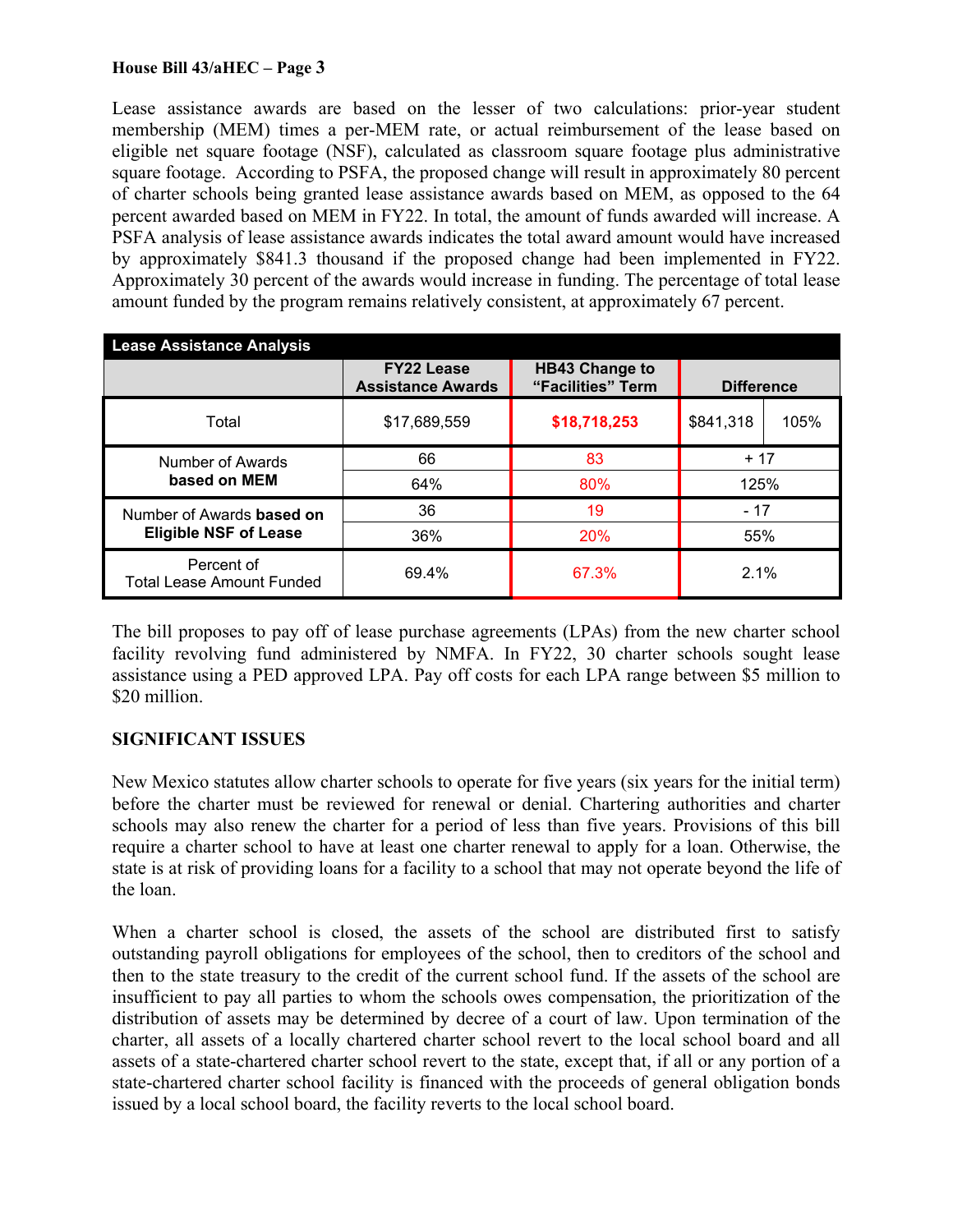PED notes charter schools that choose to purchase or construct a new facility have limited financing options. The Public School Capital Outlay Act focuses primarily on making needsbased awards for schools in the poorest condition in the state. Many charter schools do not meet the eligibility threshold for needs-based awards from PSCOC and instead resort to private financing of renovations or new construction. The bill would create two new public financing options, one administered by PSFA and PSCOC and another managed by NMFA.

Each year, school districts generate more than \$100 million in local capital funds through SB-9 and HB-33 bond elections. Current law allows charter schools to submit information to school districts for inclusion in local bond elections, but does not have a detailed process by which this information must be used. This bill clarifies the process in current law by establishing a June 1 deadline for charter school requests and requiring school districts to establish a point of contact for bond resolutions. These adjustments ensure charter schools have a predictable legal process by which they may receive a portion of school districts' bond revenues.

Given difficulties with purchasing or constructing school-owned spaces, charter schools typically enter lease or lease-purchase agreements with school districts or private property owners. The charter school lease assistance program distributes PSCOF to charter schools to pay a portion or all of a charter school's lease. Charter schools must use other operational funding to cover the remaining portion of their lease not covered by the lease assistance program. By increasing the amount of facility space eligible for coverage by the lease assistance program, PED notes the bill may result in more operational funding directed to the classroom. PSFA notes many charter schools are leased from private owners and, depending on the circumstances, funds used for the expansion or renovation of a privately owned facility may violate the New Mexico Constitution's anti-donation clause.

According to PED, the creation of a PSCOF loan program specifically for charter schools may circumvent the statutory public school capital outlay awards processes, a needs-based process which prioritizes state funding for schools in the worst condition in the state. The current needsbased system was created as the result of the *Zuni* capital outlay lawsuit, where the court found differences in local property wealth among school districts contributed to inequitable revenues for school facilities. Using PSCOF to make awards directly to charter schools may dilute the funding available for needs-based standards and systems awards and challenge the state's ability to meet the requirements of the *Zuni* lawsuit. However, given that charter schools cannot raise local taxes, a dedicated funding source may be what charter schools need to ensure their facility funding is equitable with school districts.

Provisions of the bill require NMFA to adopt policies for the a revolving fund to provide loans to charter schools for the purchase, construction, expansion, or renovation of facilities or to pay off lease-purchase agreements. NMFA notes PPRF already has charter school policies that encompass what is required in the bill. NMFA's PPRF charter school policies recognize that charter school funding is subject to general fund appropriation, must be renewed every year, and can result in termination of leases on relatively short notice should the charter school decide to cease operations. PPRF has never had a loan payment default in its history due to its strong loan structuring policies, an important factor in the PPRF's AAA/AAA and Aa1/Aa2 ratings by Standard & Poor's and Moody's, respectfully. Under PPRF policies, only the most robust charter schools now qualify for loans from the PPRF. NMFA is unlikely to change its existing PPRF charter school policies as a result of the bill or \$10 million appropriation (the HEC amendment creates a separate fund that would allow NMFA to make loan policy changes).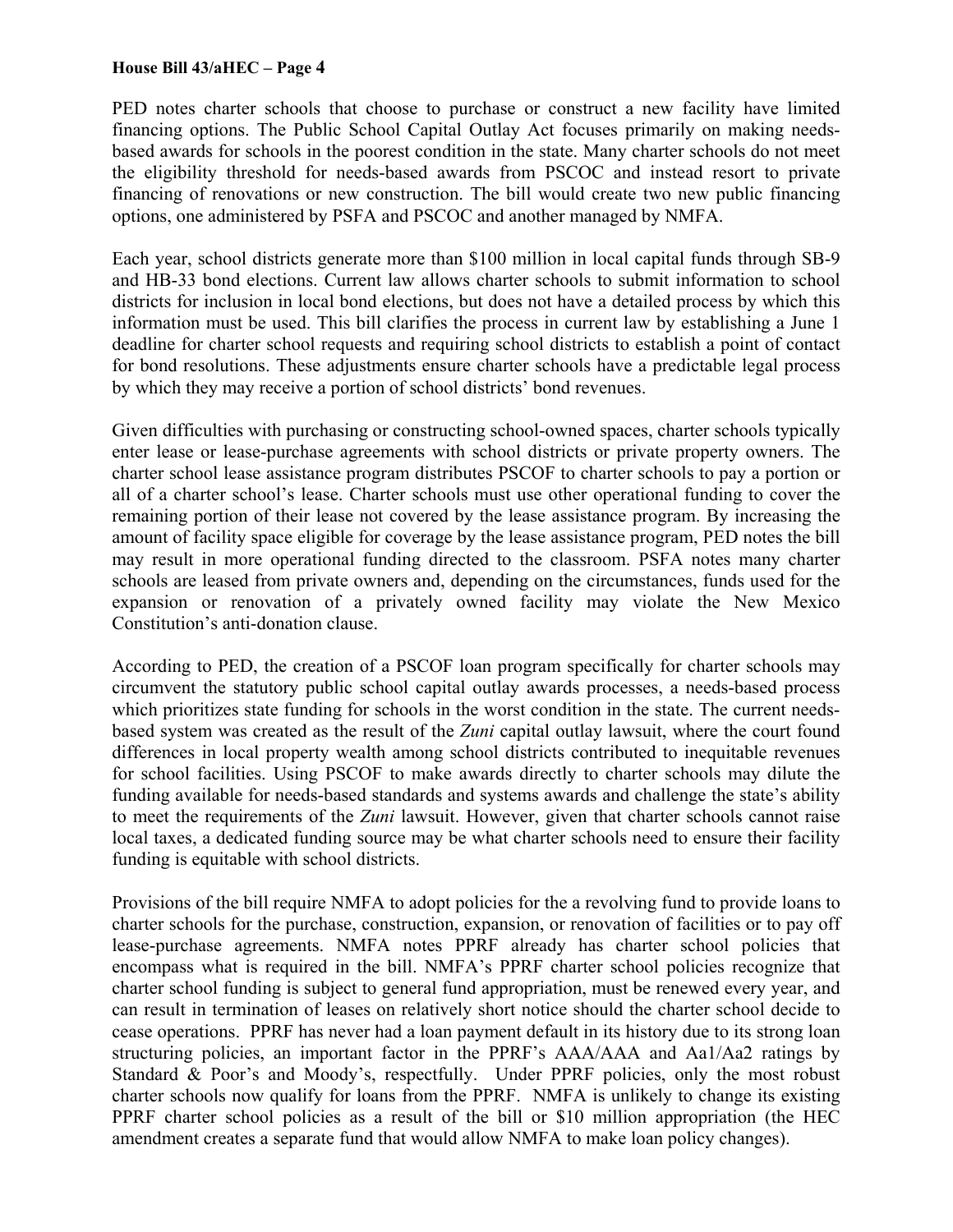# **PERFORMANCE IMPLICATIONS**

A 2016 LFC evaluation of six selected charter schools found little difference in student performance between charter schools and traditional public schools in New Mexico. The report noted charter schools tended to serve a lower percentage of Hispanic, economically disadvantaged, and English learners compared with traditional public schools. Challenges existed with school grading, as some charter school missions were unique and did not align well with criteria set by PED. In FY15, selected charter schools had more experienced teachers, lower teacher turnover rates, and higher average teacher salaries than the statewide average. Oversight by state and local authorizers was inconsistent and revocations of charters were rare, despite poor charter school performance. The report recommended additional guidance for authorization and accountability of charter schools and separate funding formulas for charter schools. The report also recommended new formula funding and accountability structures to address virtual schools, due to issues of cost-effectiveness and learning outcomes.

A 2019 study by Stanford University found that in a year's time, the typical charter school student in New Mexico makes similar progress in both reading and math compared to the educational gains that the student would have made in a traditional public school. This result represents an improvement in the charter sector compared to earlier periods in which the performance of charter school students lagged behind that of traditional public schools. Further probing reveals the aggregate results are negatively influenced by the performance of online charter school students.

Enrollment in online charter schools is associated with substantially weaker learning gains in both reading and math and that the inferior performance of online charter schools offsets the positive impact of brick-and-mortar charter schools on student growth in reading. The study found students staying at the same charter school had significant gains in reading proficiency after three consistent years of enrollment; however, students attending online charter schools lost about 120 days of learning in reading and math, which offset the gains.

# **ADMINISTRATIVE IMPLICATIONS**

Provisions of the bill require school districts to notify charter schools by May 1 about available land or one or more available facilities not currently used for other educational purposes, and for PSFA to ensure verification of this notification. PSFA notes there is no requirement nor mechanism provided for charters to accept and use available facilities or land. With respect to the land, if the charter school decides to use it to construct a facility, the bill does not set forth any guidelines for conveyance of the land. There is no indication that facilities offered must meet the educational program of the charter, nor if the facilities must meet statewide educational adequacy standards set by PSCOC. PSFA does not keep data on school districts' unused or non-education facilities, and can therefore not verify the availability or condition of potential available facilities offered to charter schools.

PSFA and NMFA will need to ensure a charter school is not receiving duplicative funding for the same lease agreement, construction, expansion, or renovation loan in any given fiscal year. PED currently reviews charter school lease purchase agreements. The bill would likely have little bearing on this process, but would require the PED to communicate with NMFA, PSFA, and PSCOC to ensure loans are made only to charter schools with LPAs in compliance with the law. Provisions of this bill require NMFA to submit an annual report to the New Mexico Finance Authority Oversight Committee with details regarding any charter school facility loans.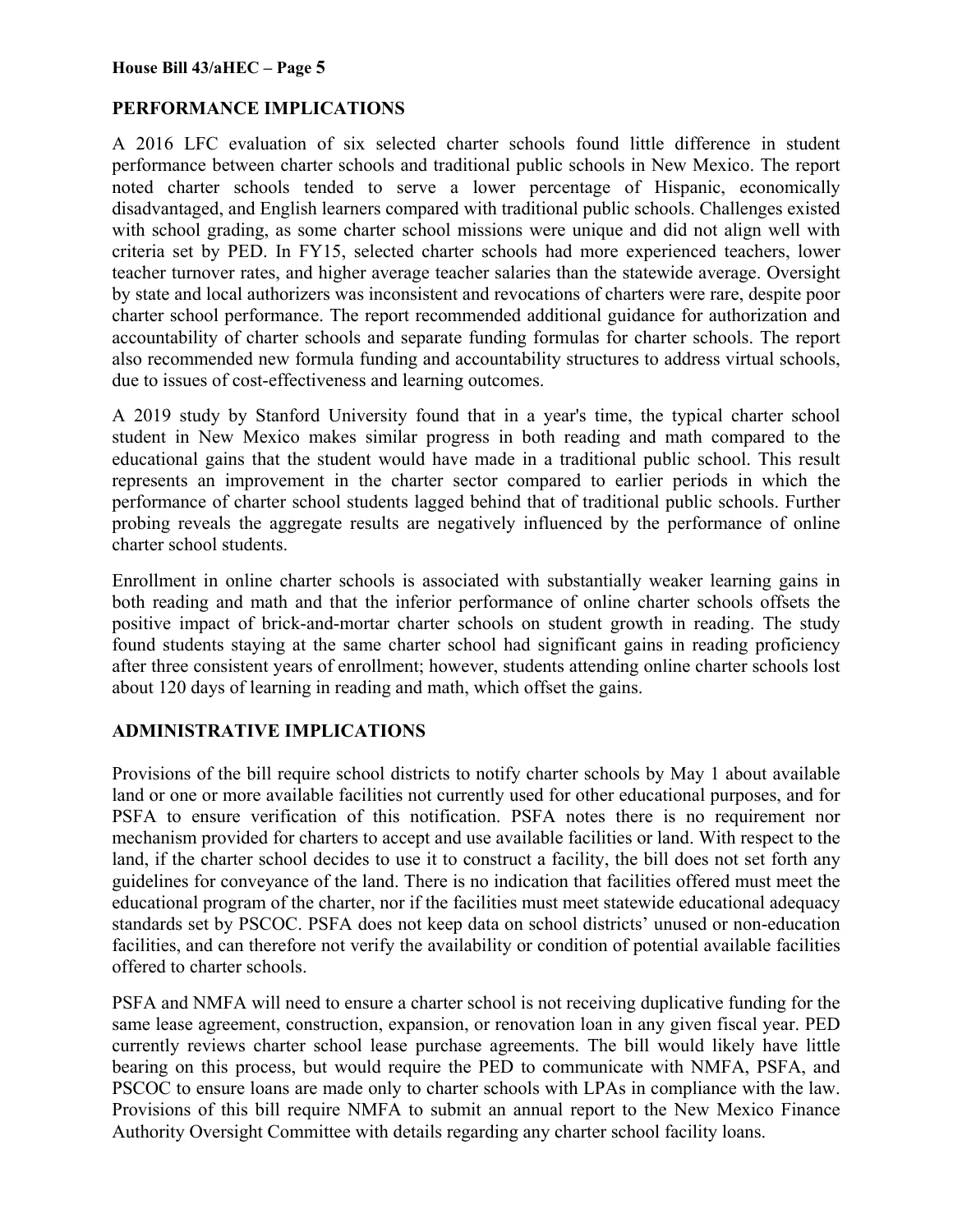Eliminating the "classroom facilities" definition for eligibility for lease assistance, would greatly simplify the administration of the lease assistance program by PSFA, but may lead to other implications. Changing the space definition from "classroom space" to "facilities" would eliminate the annual process of verifying the eligible classroom square footages due to charter school space modifications, expansions, new construction, or relocations.

NMFA is structured and staffed to underwrite, analyze, approve and close PPRF and other loans totaling well over \$200 million per year. As such, a \$10 million appropriation could be easily accommodated at NMFA.

# **RELATIONSHIP**

The bill relates to House Bill 119, which changes the formula for SB-9 state distributions, and Senate Bill 78, which creates a financing option for charter school facilities through NMFA and PSFA.

# **TECHNICAL ISSUES**

PSFA notes proposes changes to the grant criteria amending the definition of space from "classroom facilities" to "facilities," defined as "space needed for school activities." This proposed definition is vague and overly broad, and may require clarification to ensure the facility is used solely for educational and operational purposes of a functioning charter school. The proposed vague language could potentially be interpreted to include secondary spaces, such as parking, sports stadiums, performing art centers, livestock corrals and acreage for gardens and other such type facilities "needed for school activities." These types of spaces are not eligible for PSCOC funding. In addition, this definition could lead to the lease of excess space by charter schools who could then sublease the extra space as is currently occurring with two charter schools. Due to the oversight of the PSFA, this extra square footage has not been eligible for PSCOC funding. However, this proposed definition could lead to the funding of excess space with PSCOC funds, which then could potentially be subleased.

PSFA notes the bill uses the term "lease purchase agreements" to identify a lease purchase; however, the term in the Public School Lease Purchase Act in Subparagraph A of Section 22- 26A-2 NMSA 1978 identifies a lease purchase as either a "financing agreement," or "lease purchase arrangement."

# **OTHER SUBSTANTIVE ISSUES**

Lease assistance is a PSCOC discretionary program. Awards have historically increased yearover-year, with the exception of FY18. In FY22, the PSCOC approved a 2 percent CPI adjustment to the lease assistance award amount per student (MEM), resulting in \$762.24 per MEM and an increase in the total award amount. Below are the total lease assistance awards for the last few years.